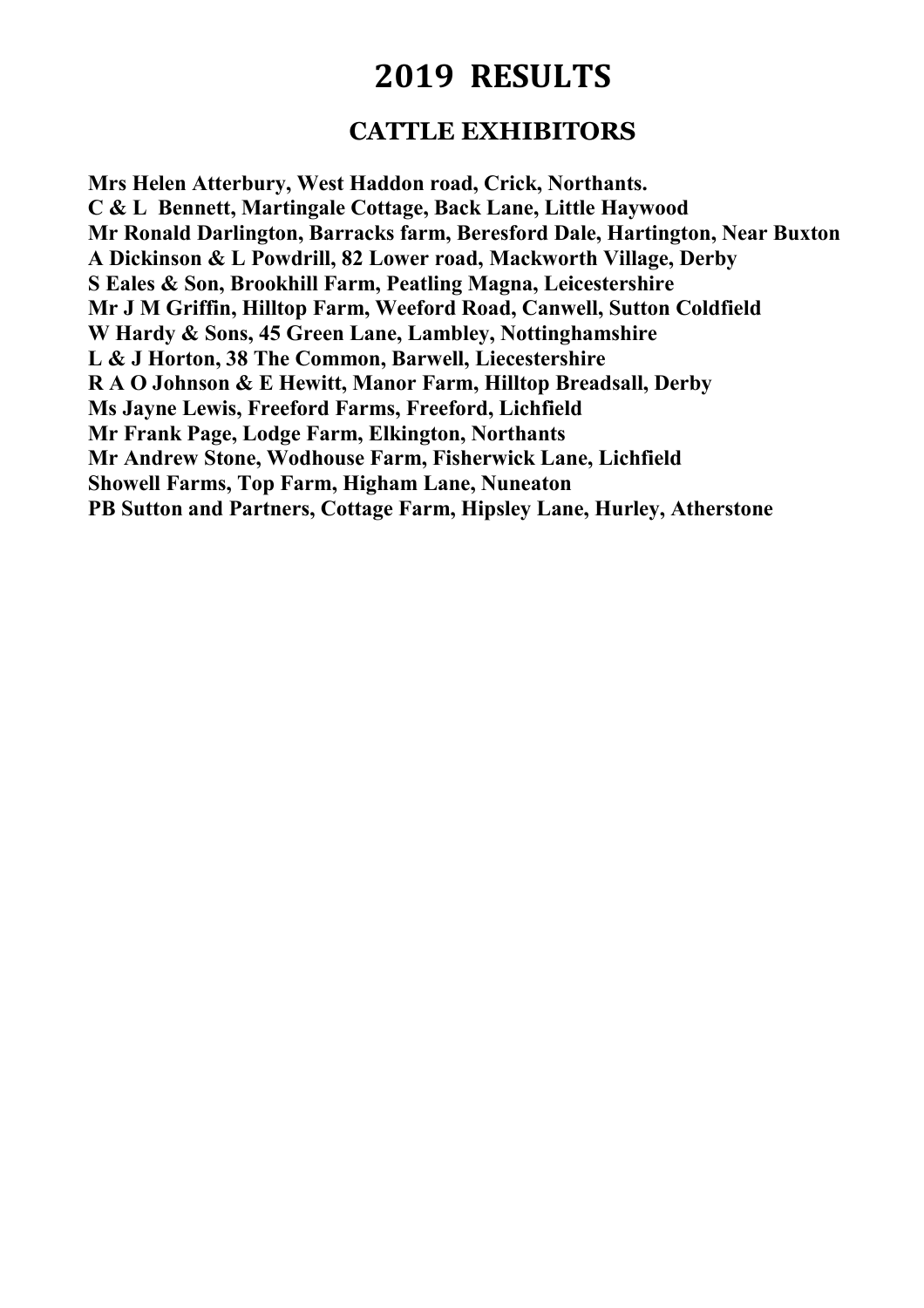# **2019 RESULTS HOLSTEIN CATTLE**

#### **Class**

### **8. In-Calf Heifer**

|  | 1st J M Griffin | Canwell McCutchen Crystal |  |
|--|-----------------|---------------------------|--|
|--|-----------------|---------------------------|--|

#### **11. In Milk Cow**

| 1st Showell Farms | Moordown Atwood             |
|-------------------|-----------------------------|
| $2nd$ Jayne Lewis | Freeford Appleman Poppy Red |
| $3rd$ Jayne Lewis | Freeford Balaton Poppy Red  |

**Champion** The Raddlehurst Challenge Cup *kindly presented by R E Garland Esq, Tamworth* awarded to Mr J M Griffin for Canwell McCutchen Crystal

> Reserve Champion Showell Farms for Moordown Atwood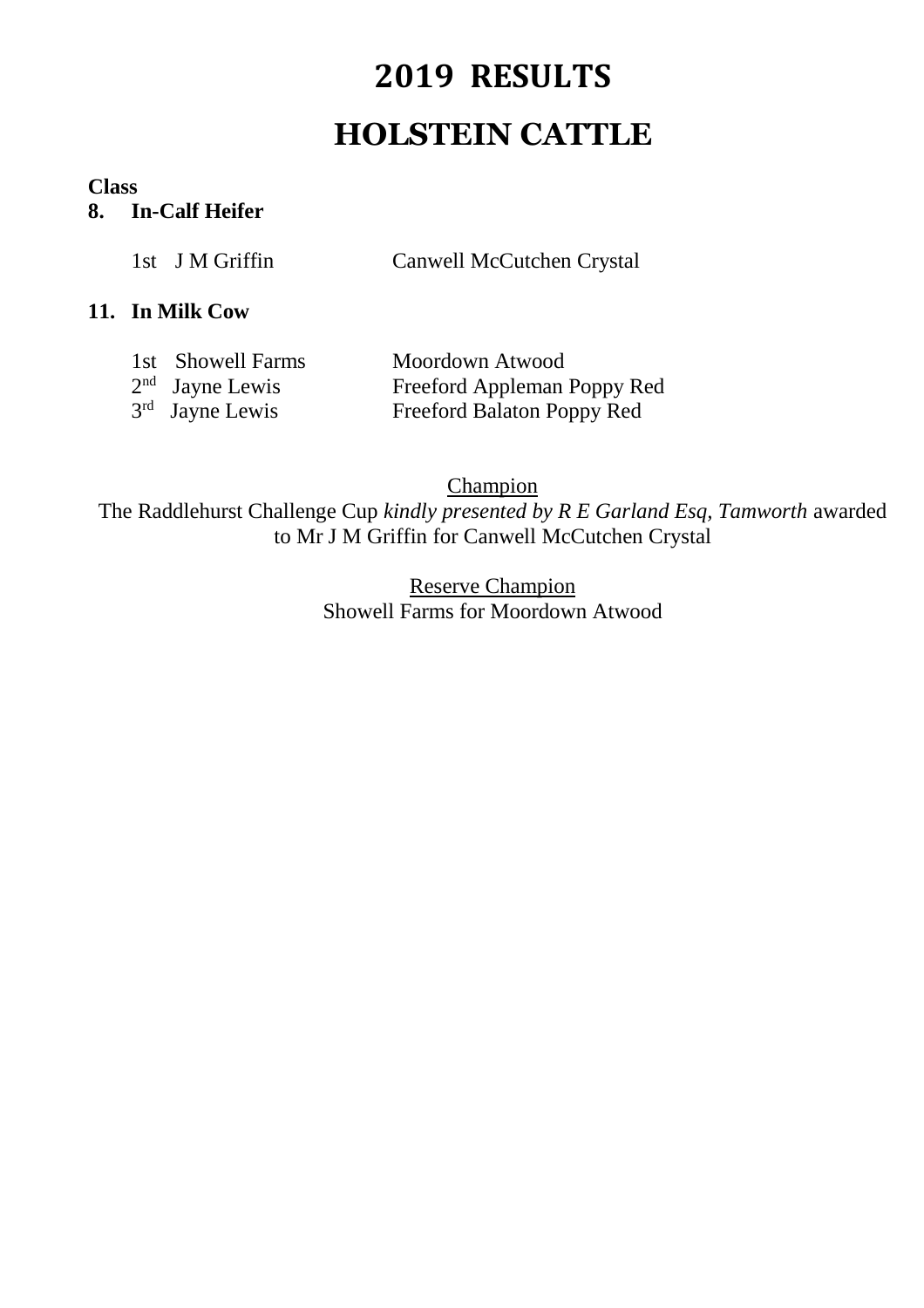### **YOUNG BREEDERS & YOUNG HANDLERS**

#### **Class**

### **13. Calf born after 01.04.2019**

| J M Griffin |
|-------------|
|             |

2<sup>nd</sup> J M Griffin

#### **14. Calf born between 01.02.2019 and 31.03.2019**

1st J M Griffin Canwell Payton Norma

#### **15. Calf born between 01.12.2018 and 31.01.2019**

| 1st Jayne Lewis  | Freeford Rowan Lavender Red |
|------------------|-----------------------------|
| 2nd J M Griffiin | Canwell Winconsin Taffeta   |

#### **21. Red & White Holstein Calf born on or after 01.04.2018**

| 1st Jayne Lewis  | Freeford Rowan Poppy Red         |
|------------------|----------------------------------|
| 2nd J M Griffiin | <b>Canwell Winconsin Taffeta</b> |

#### **22. Exhibitor Bred Pair of Calves shown in any of the above classes**

1st J M Griffiin 2nd Jayne Lewis

### **13A.Junior Showman 12 years of age and under on 1st January 2019**

| 1st             | J M Griffin | <b>Frank Griffin</b> |
|-----------------|-------------|----------------------|
| 2 <sup>nd</sup> | J M Griffin | Tehya Griffin        |
| 3 <sup>rd</sup> | Jayne Lewis | Millie Lewis         |

#### **15A.Senior Showman Aged between 13 and 15 years of age on 1st January 2019**

1st Morgan Griffin

The E H Moore Challenge Cup *kindly presented by the Late E H Moore Esq, Sutton Coldfield* awarded to Mr J M Griffin for Canwell Unix Lucky Lady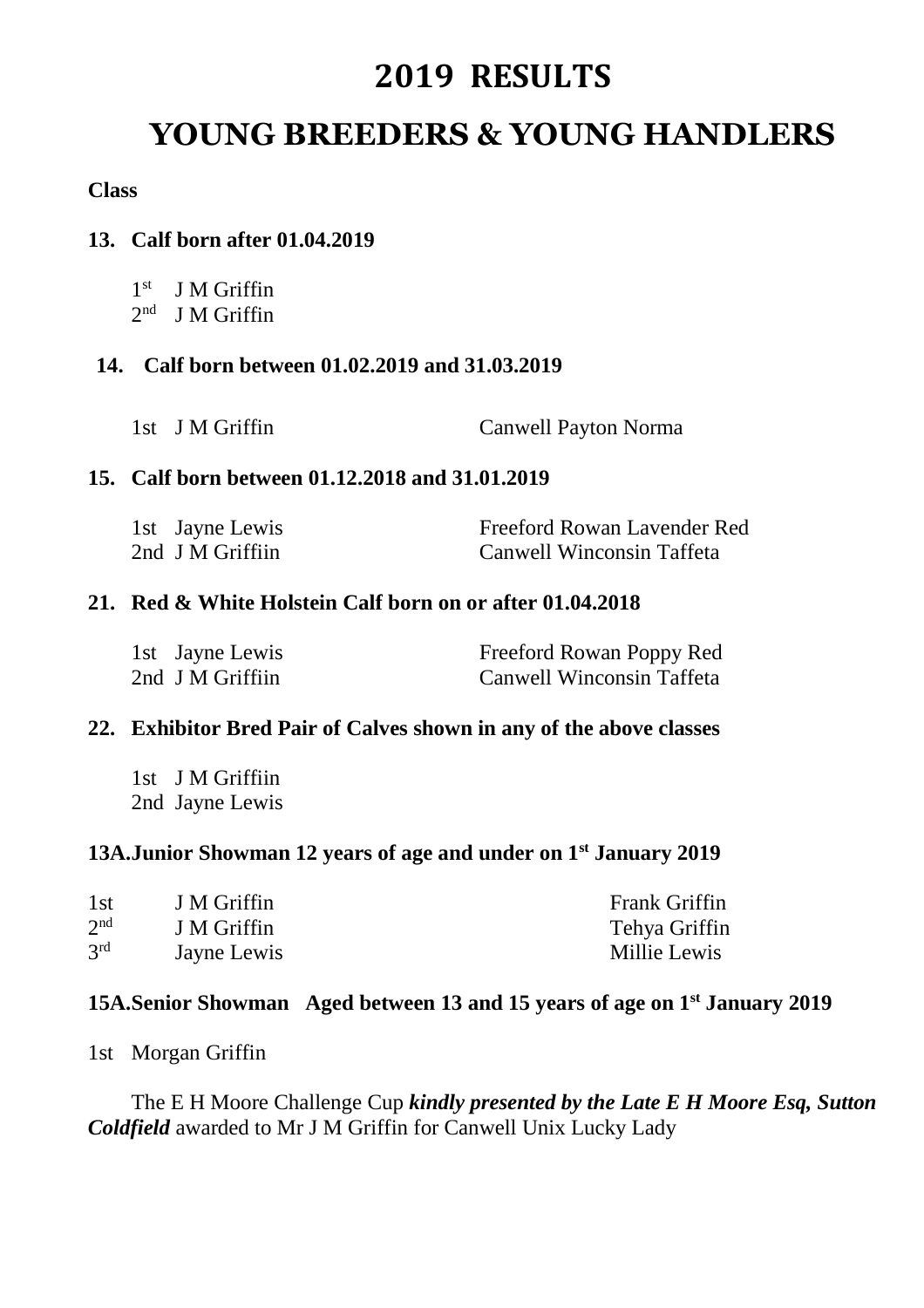The Caroline Parkinson Challenge Cup, *kindly presented* **by** *Mr and Mrs A Gray,*  **Whittington** in memory of their daughter awarded to Poppy Griffin

The Mrs E H Moore Challenge Cup *kindly presented by the Late Mrs E H Moore, Sutton Coldfield* awarded to Poppy Griffin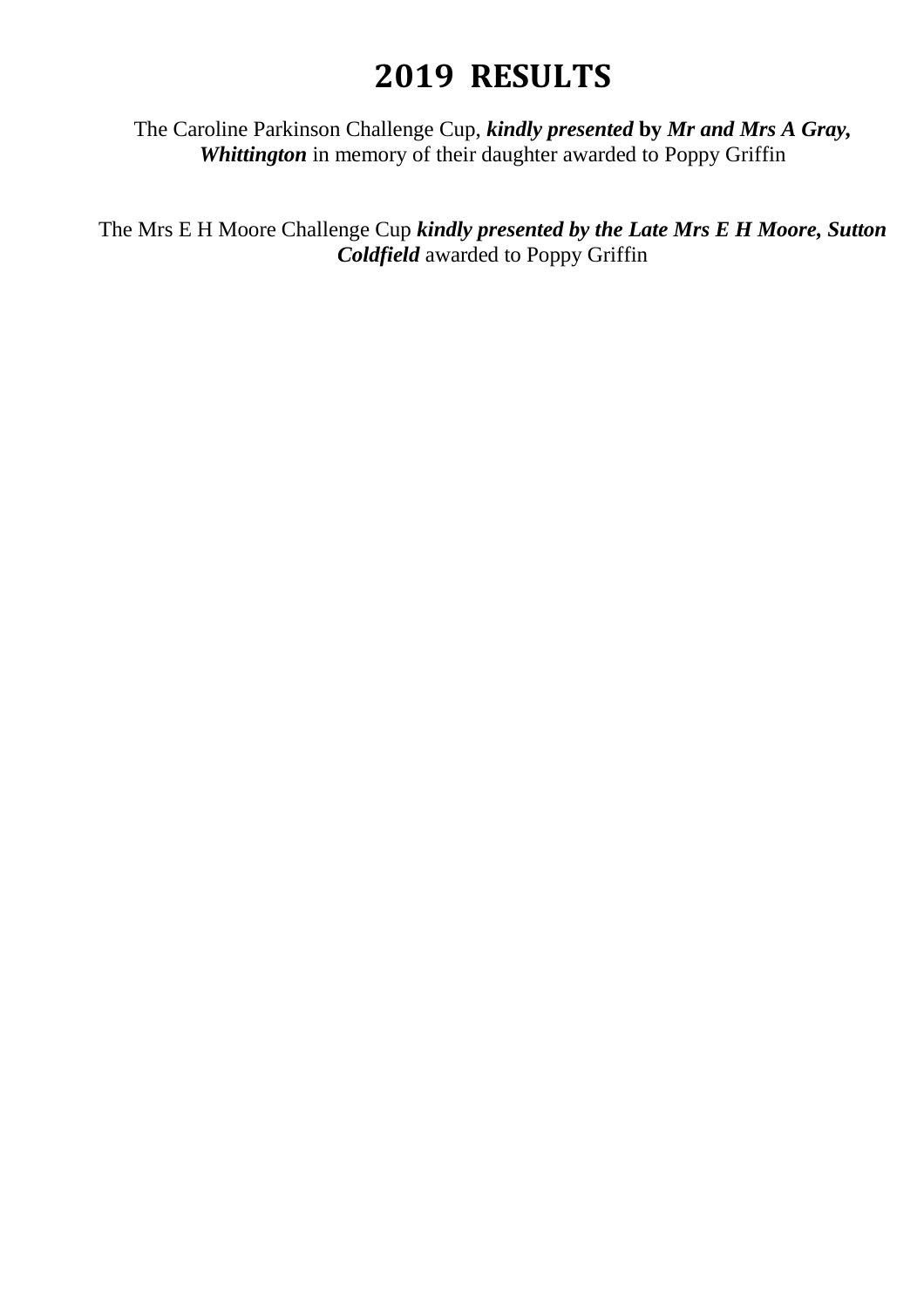### **DAIRY CATTLE SUPREME CHAMPION**

Supreme Champion

The Wall Challenge Cup *kindly presented by the Late A C J Wall Esq* awarded to Mr J M Griffin for Canwell McCutchen Cry

Reserve ChampionMessrs S J & I Showell for Moordown Atwood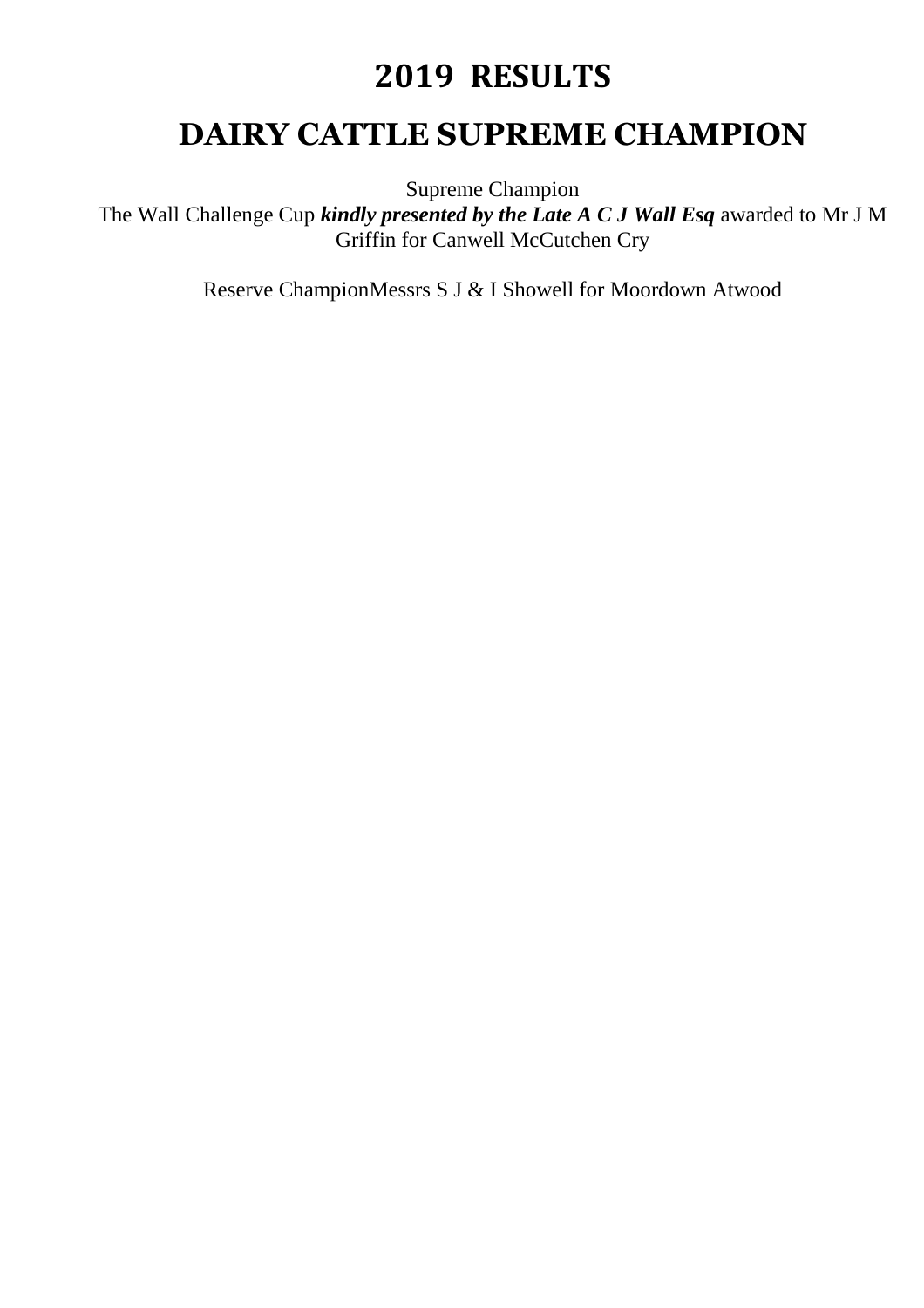### **BEEF CATTLE**

### **Class**

### **23. Maiden Heifer born after 08.08.2017**

| 1st<br>2 <sub>nd</sub>             | W Hardy & Sons<br>Mr S Eales                              | Zara<br>Peatling Jolene                                                  | <b>Limousin Cross</b><br>Simmental             |
|------------------------------------|-----------------------------------------------------------|--------------------------------------------------------------------------|------------------------------------------------|
| 25.                                | <b>Bull</b>                                               |                                                                          |                                                |
| 1 <sup>st</sup>                    | Mr A Stone                                                | <b>Woodhouse Steward</b>                                                 | Irish Moiled                                   |
|                                    | 26. Calf Male or Female born in 2018                      |                                                                          |                                                |
| 2 <sup>nd</sup><br>3 <sup>rd</sup> | 1st Mrs H Atterbury<br>$C & L$ Bennett<br>$C & L$ Bennett | <b>Shelsheys Roberta</b><br>Looner of Martingale<br>Craobhay of Harthill | <b>Belted Galloway</b><br>Highland<br>Highland |

Champion

The Barrett & Baird Challenge Cup *kindly presented by Messrs Barrett & Baird, West Bromwich* awarded to W Hardy & Sons for Zara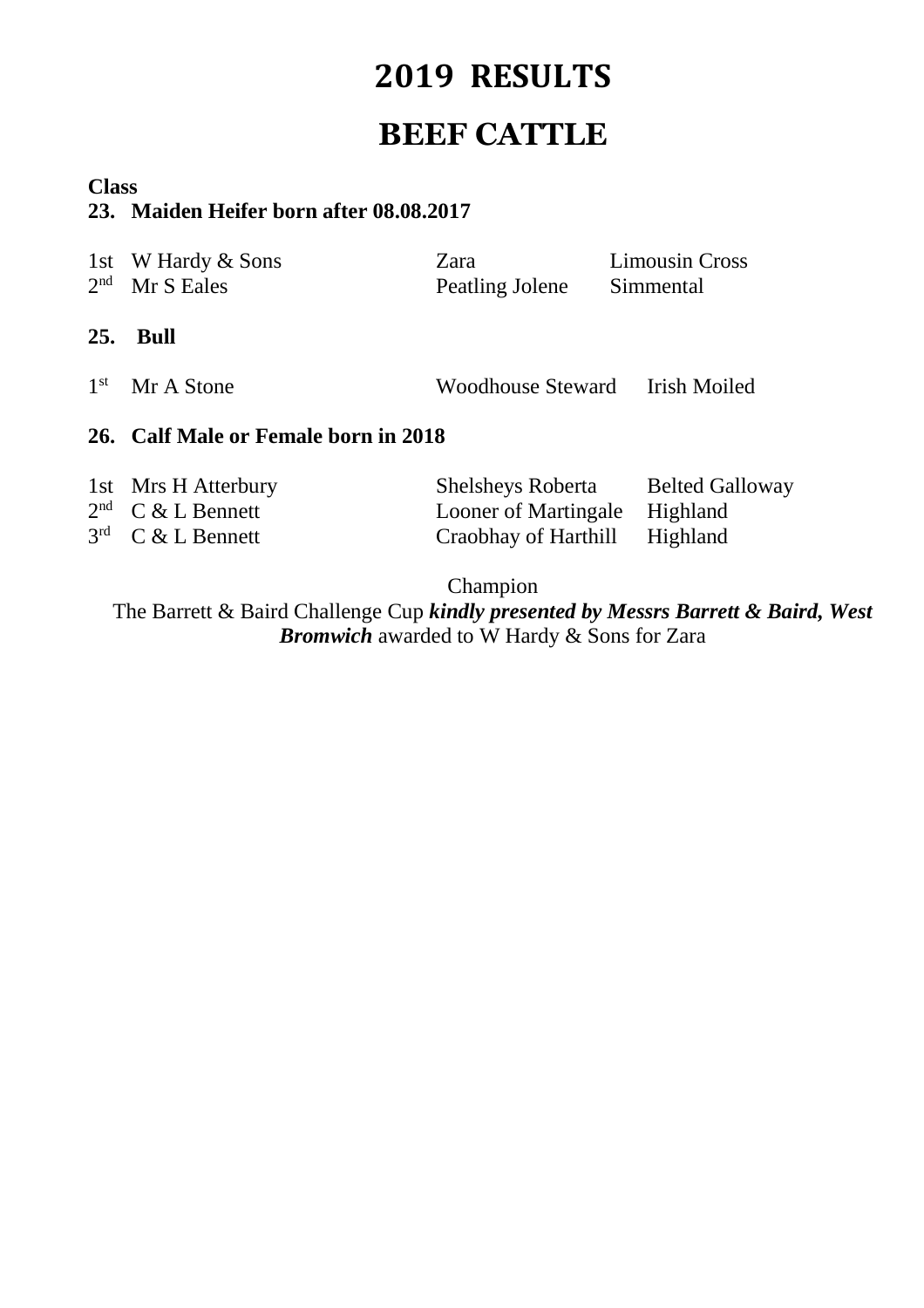## **BUTCHER'S BEASTS**

#### **Class**

#### **27. Steer, sired by Limousin or British Blue Bull**

| 1st Mr F Page        | Mr Mojito    | <b>Limousin Cross</b> |
|----------------------|--------------|-----------------------|
| $2nd$ W Hardy & Sons | Paddy Prince | <b>Limousin Cross</b> |

### **28. Heifer sired by Limousin or British Blue Bull**

| 1st Mr F Page      | <b>Bloody Mary</b> | <b>Limousin Cross</b> |
|--------------------|--------------------|-----------------------|
| 2nd W Hardy & Sons | <b>Princess</b>    | <b>British Blue</b>   |

The Swinfen-Broun Challenge Cup *kindly presented by the late Col. M A Swinfen-Broun*  awarded to Mr F Page for Bloody Mary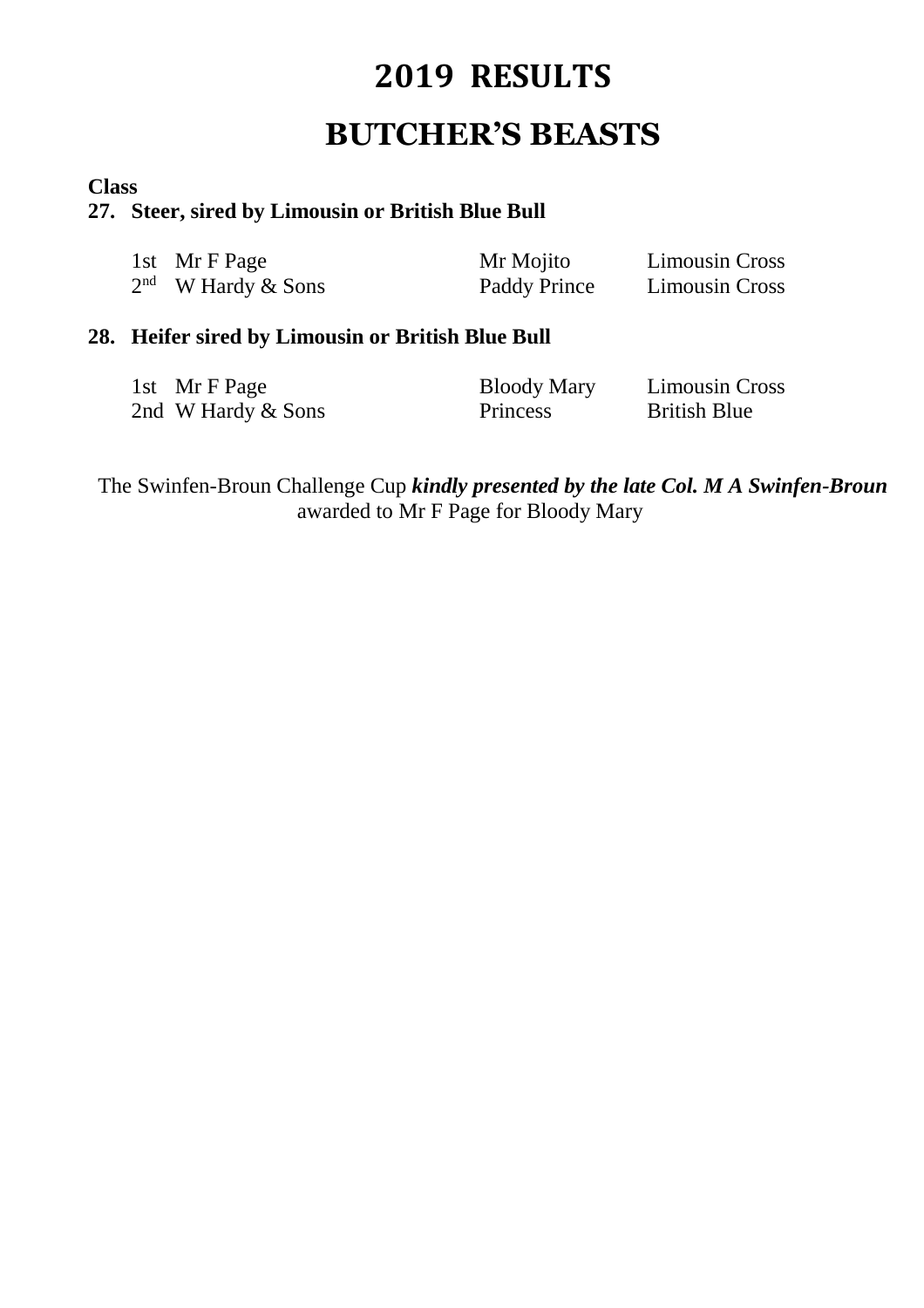## **DEXTER**

### **30. Heifer, up to 3 years of age**

|  | 31. Dry Cow or Heifer in Calf |                     |
|--|-------------------------------|---------------------|
|  | $3rd$ Mr & Mrs L Horton       | Daybreak Trixie     |
|  | $2nd$ Mrs H Atterbury         | Crick Lodge Emerald |
|  | 1st Mrs H Atterbury           | Crick Lodge Diamond |

1st Mr & Mrs L Horton Daybreak Blizzard

### 32. **Dry Cow or Heifer in Calf**

| 1st Mr & Mrs L Horton |
|-----------------------|
| $2nd$ Mrs H Atterbury |

Daybreak Mayfly Stowfield Millie

The Dexter Challenge Cup *kindly presented by the Canwell Estate Agricultural Society*  awarded to Mr & Mrs L Horton for Daybreak Blizzard